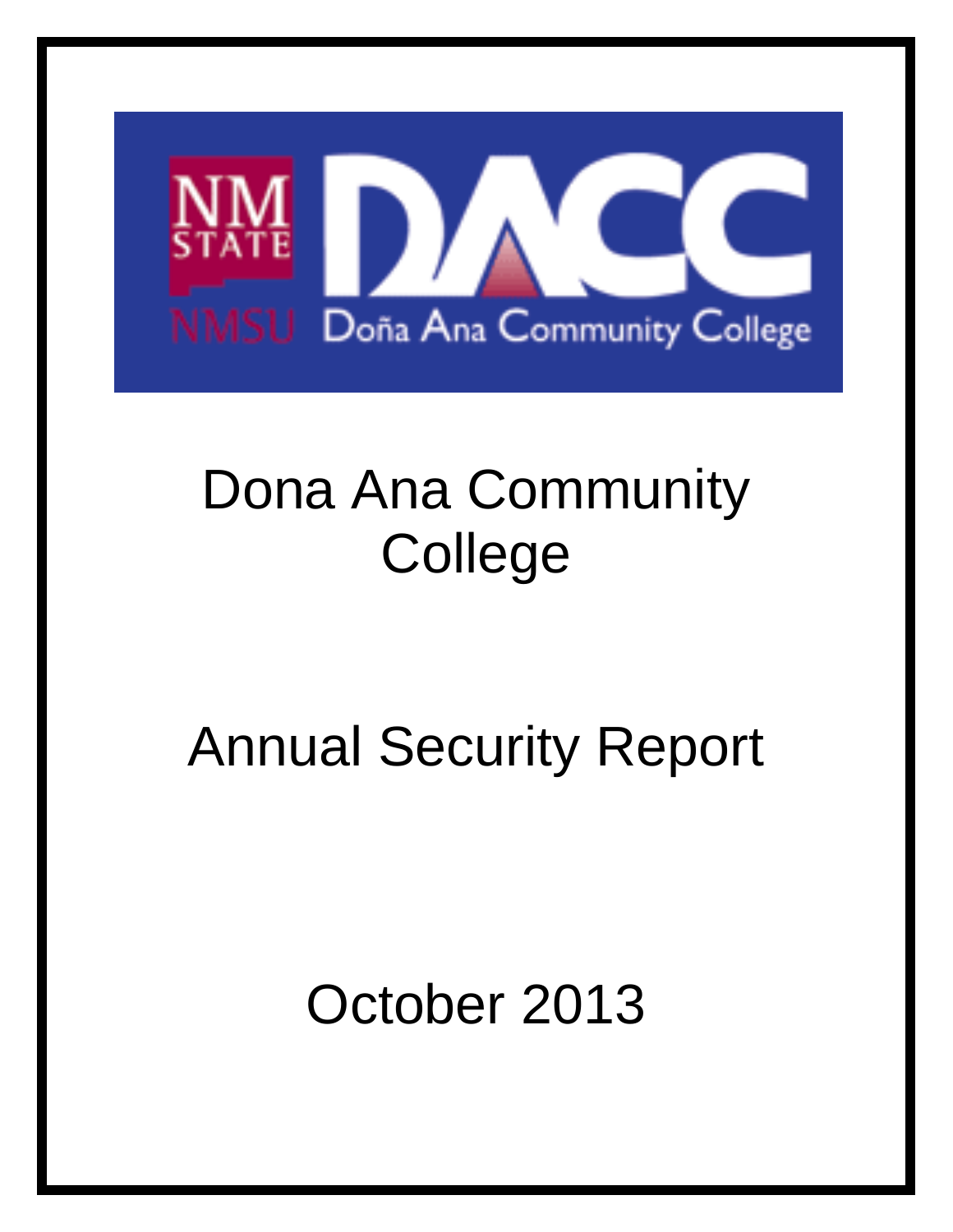#### **INTRODUCTION**

This report contains information regarding safety and security programs, policies, and procedures in place at Doña Ana Community College's main campus (East Mesa) along with the Workforce Center, Hatch, Chaparral, Sunland, Gadsden and the Mesquite Learning Center. NMSU Police Department is responsible for the DACC Central Campus located at 3400 South Espina, Las Cruces NM. Campus addresses are listed below (Table 1). It complies with the requirements established by 20 USC 1092, also known as the Jeanne Clery Disclosure of Campus Security Policy and Campus Crime Statistics Act. Select crime statistics from 2010 through 2012 required by this Act are included. Dona Ana Community College Facilities Support/Security is the agency with primary responsibility for the collection of data for this report, though it relies on other departments and agencies for assistance.

#### **ABOUT DONA ANA COMMUNITY COLLEGE**

The Doña Ana Community College owns or controls eight teaching locations in Dona Ana County including the East Mesa Campus, Central Campus and the Workforce Center in Las Cruces; the Gadsden Center in Anthony, Sunland Park; Hatch Center; Mesquite Learning Center in Las Cruces and the Chaparral Center in Chaparral. Over 15,100 students, faculty, and staff attend or work at the college.

| DACC, Central Campus                  | 3400 South Espina Street, Las Cruces NM 88003  |
|---------------------------------------|------------------------------------------------|
| DACC, East Mesa Campus                | 2800 N. Sonoma Ranch Rd, Las Cruces NM 88011   |
| DACC, Workforce Development Center    | 2345 E. Nevada Ave, Las Cruces NM 88001        |
| DACC, Gadsden Center                  | 1700 E. O'Hara Rd, Anthony NM 88021            |
| DACC, Sunland Park Center             | 3365 McNutt Road, Sunland Park NM 88063        |
| DACC, Hatch                           | 219 Hill Street, Hatch, New Mexico 87937       |
| DACC, Chaparral                       | 755 Prescott Anthony Drive, Chaparral NM 88081 |
| DACC, Mesquite Street Learning Center | 890 N. Tornillo St, Las Cruces NM 88001        |

#### **PUBLIC SAFETY AGENCIES AT DONA ANA COMMUNITY COLLEGE**

Dona Ana Community College relies on local law enforcement agencies for response to our campuses. See below for the local law enforcement agency responsible for the particular location. Individuals should immediately report alleged criminal actions or emergencies that occur on campus by dialing 911. Additionally, NMSU Police Department provides response and assistance to all our locations county wide.

| Central Campus          | <b>NMSU Police Department</b>    | 575-646-3311 |
|-------------------------|----------------------------------|--------------|
| <b>Workforce Center</b> | Las Cruces Police Department     | 575-528-4200 |
| East Mesa Campus        | Las Cruces Police Department     | 575-528-4200 |
| Mesquite                | Las Cruces Police Department     | 575-528-4200 |
| Gadsden                 | Doña Ana County Sheriff's Office | 575-526-0795 |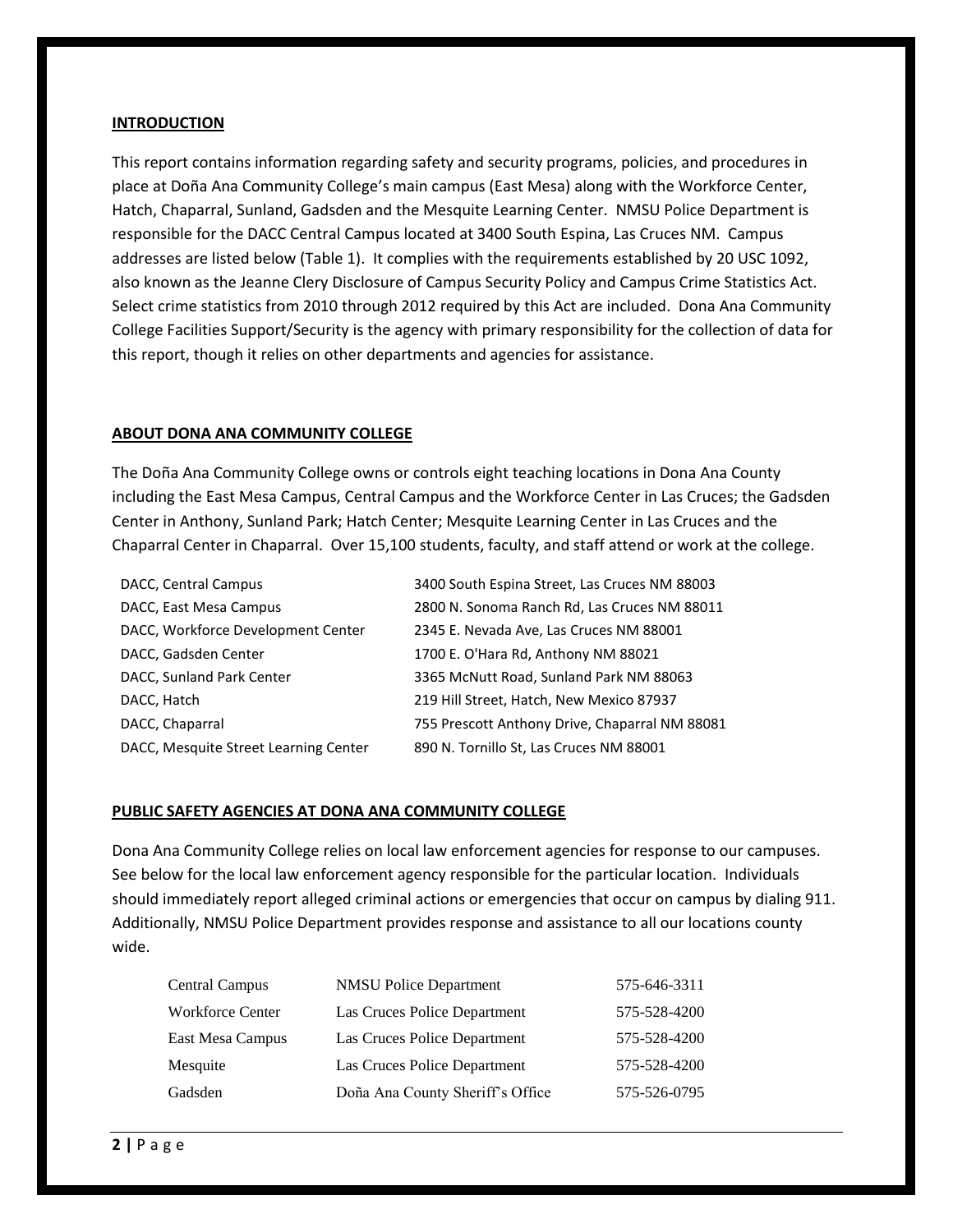| Sunland   | Sunland Park Police Department   | 575-589-6600 |
|-----------|----------------------------------|--------------|
| Chaparral | Doña Ana County Sheriff's Office | 575-526-0795 |
| Hatch     | <b>Hatch Police Department</b>   | 575-267-3021 |

Dona Ana Community College also employs Security Guards at our locations. The Guards provide initial response to emergencies on campus along with incident reporting and safety/security escorts to vehicles etc. Our guards all possess Level II Security Guard Certification with the state of New Mexico.

| <b>Central Campus</b>   | 575-202-8962 |
|-------------------------|--------------|
| East Mesa Campus        | 575-202-9781 |
| Gadsden                 | 575-915-6954 |
| <b>Sunland Park</b>     | 575-915-5728 |
| <b>Workforce Center</b> | 575-915-6194 |
| Chaparral               | 575-386-7451 |

In addition to its own police department, the university also has its own **Fire and Emergency Services Department** to provide fire protection and emergency medical response on the Las Cruces campus. While a team of full-time, experienced fire professionals lead the department, a large amount of the work is performed by student firefighters who are trained and certified as firefighters, emergency medical technicians, and even hazardous materials technicians. This department is unique to NMSU, and it provides not only a rapid response to emergencies on campus, but also a great way for students to get experience and work their way through school. The Department also provides mutual aide support to the nearby fire departments when they need assistance.

While not a traditional public safety agency, the **NMSU Environmental Health & Safety Office** also works to ensure a safe environment at university facilities throughout the state. The staff provides safety training, assists with development of safety procedures, oversees laboratory safety and hazardous waste disposal, assists with emergency planning, and a host of other functions intended to help keep the campus safe.

NMSU also maintains its own **University Health Center** to provide for the non-emergency medical needs of the community. The center has full-time physicians and nurses, and offer X-ray, laboratory, and pharmacy services for students, faculty, and staff. They also provide travel immunization services for those preparing for trips abroad, and are a partner in emergency preparedness with the New Mexico Department of Health and the Centers for Disease Control and Prevention (CDC).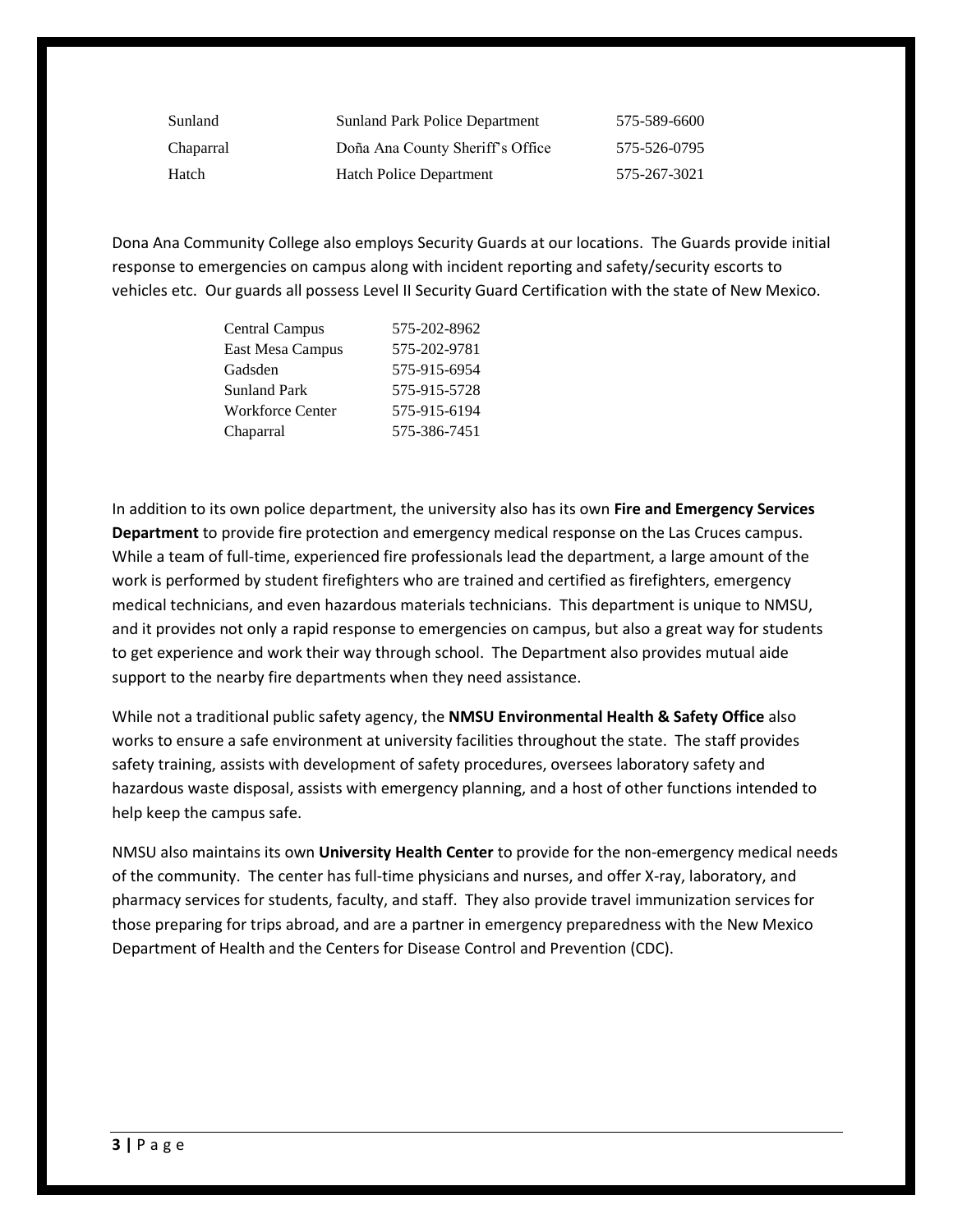#### **SAFETY – EVERYONE'S BUSINESS**

A campus community relies on a peaceful, safe, and secure environment. Preserving this environment is a responsibility everyone on campus shares. Members of the community are expected to be aware of policies and procedures of the university and to promptly report any crime or suspicious activity.

Everyone needs to also be conscious of personal safety. While DACC Security and other campus safety entities work to keep the campus safe, they cannot do so when people intentionally choose to engage in risky activity. Everyone is encouraged to be aware of their surroundings and avoid suspicious or dangerous situations whenever possible. Campus community members are also encouraged to follow common safety practices that include locking doors and windows, using seatbelts, and avoiding the over-consumption of alcohol.

#### **SECURITY OF BUILDINGS AND FACILITIES**

Dona Ana Community College (DACC) campuses are relatively safe compared to other universities and cities its size. However, that does not mean they are crime free. Burglary and thefts occur more frequently than other crimes on campus, and students and employees are encouraged to always lock up valuables and not leave them unattended, as this contributes to a large portion of the thefts.

Most academic buildings at DACC are open to the public during normal business hours (some as late as 10 pm for certain evening classes), including some on weekends. Administrative buildings are open Monday through Friday from 8 am to 5 pm. The libraries and certain buildings with computer labs post their hours of operation, with schedules that change throughout the school year to meet the needs of students and staff.

The DACC Facilities Support works to help maintain security of the campus by, among other efforts, locking up academic buildings at the end of the night, replacing burned out lights, trimming vegetation that blocks lights, and conducting annual tours of the campus to develop a prioritized list of projects for improvements.

#### **TIMELY WARNINGS AND ALERTS**

When there are major incidents or emergencies that affect a large number of people and that present an immediate threat to health or safety, NMSU/DACC will issue advisories, alerts, or warnings as appropriate and as long as doing so will not impede the public safety response or further endanger lives. Advisories that are not involving an immediate danger may be sent out via e-mail or news media, while those involving immediate danger are usually sent out using the NMSU Emergency Notification System (ENS). Participation in the ENS is mandatory for all students and employees at NMSU, with e-mail being the default notification. In order to receive text messages and phone calls, the student or employee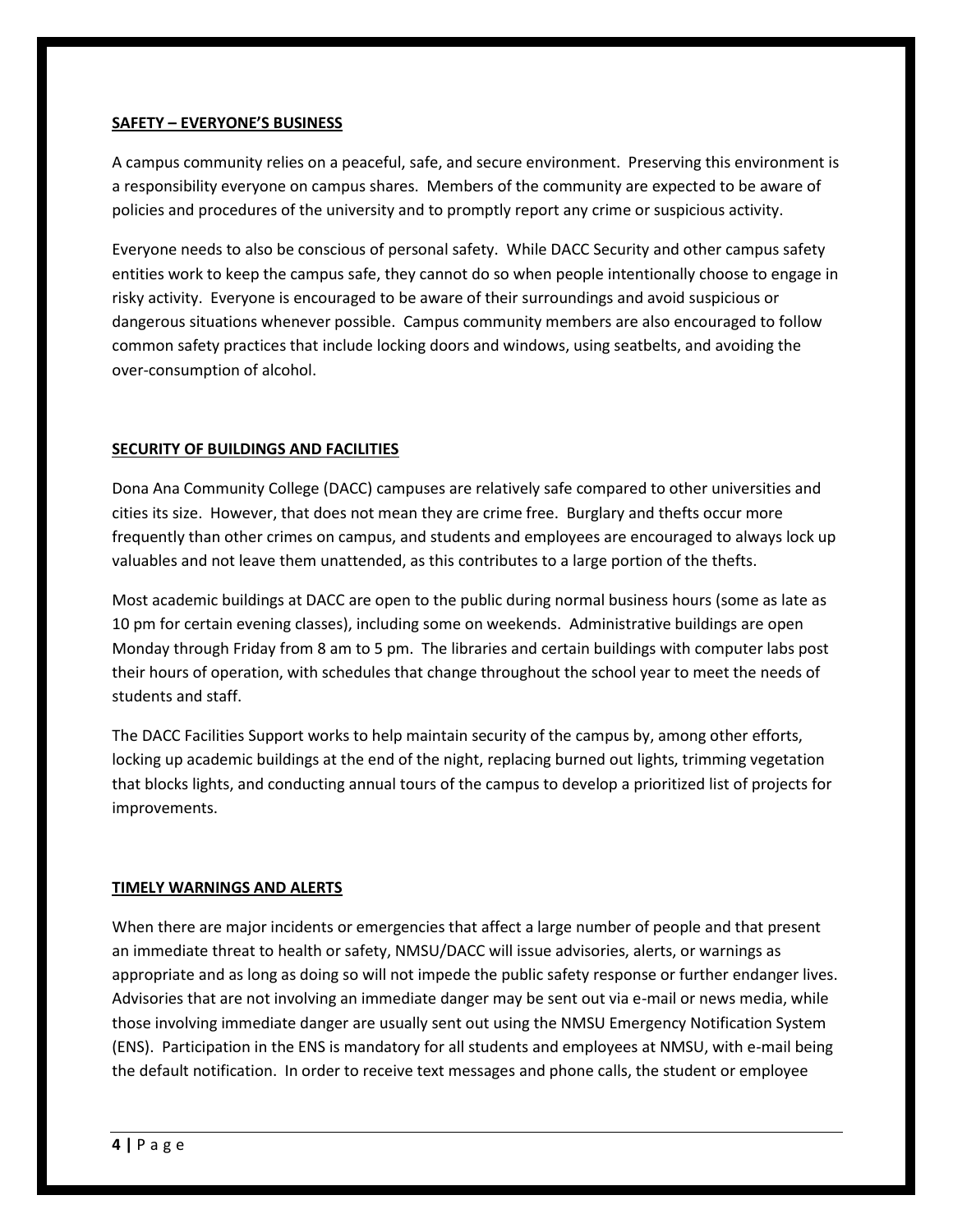must register the appropriate contact information at [http://emergency.nmsu.edu.](http://emergency.nmsu.edu/) An emergency message will generally contain the following information:

**WHAT:** This is a brief description of what is taking place. For example, it may indicate there is a tornado warning, a fire, a bomb threat, or a person shooting. If the message is not an emergency (e.g., a test message), it will be indicated here.

**WHERE:** This provides information about where the emergency is taking place. It will be as specific as the particular situation allows, but should always include which campus(es) is being affected.

**ACTION:** This is where recipients will find specific guidance on what to do as a result of the emergency (e.g., be on the lookout, shelter in place, evacuate, etc.). In order to make the system work as fast as possible, these messages are necessarily kept very brief, and additional information will usually be made available on the NMSU website homepage. (NOTE: On-scene direction from public safety personnel, media releases, update e-mails, and other forms of communication may also be used as appropriate. Follow the most current and specific guidance provided.)

**MORE INFO:** This section will explain where to go to get more detailed information regarding the emergency. This will usually include the university's website ([www.nmsu.edu\)](http://www.nmsu.edu/), but depending on the nature of the incident, other sources may be also be provided.

**Sirens:** As part of the ENS, NMSU has installed two outdoor sirens in order to provide an additional tool for notifying the public of severe weather emergencies. These sirens can be heard at the DACC Central Campus. The sirens will only be used in those circumstances where there is extreme, immediate danger to the entire community, such as a tornado warning or large hail likely to cause injuries. Upon hearing a siren, students and employees should immediately seek shelter and then seek additional information via news media or by logging onto the university's website ([www.nmsu.edu\)](http://www.nmsu.edu/).

More information is also available at [http://nmsu.edu/emergencyplanning/.](http://nmsu.edu/emergencyplanning/) The final decision on whether to issue one of the above notices, and the information contained therein, rests with the NMSU Chief of Police. The Chief (or his designee) may make the decision not to issue a notice if the situation is deemed not to warrant one, or if doing so might hamper the ability of public safety personnel to respond to and contain the incident.

The NMSU Emergency Dispatch Center works with the Mesilla Valley Regional Dispatch Authority to monitor significant off-campus incidents. The Police Department has also asked outside law enforcement agencies to notify NMSU authorities of incidents that may warrant warnings to the NMSU/DACC community. However, this is not a guarantee these outside agencies will do so in every incident, nor in a timely manner. As a result, anyone believing an alert or warning is needed in a particular instance should contact the NMSU Police Department.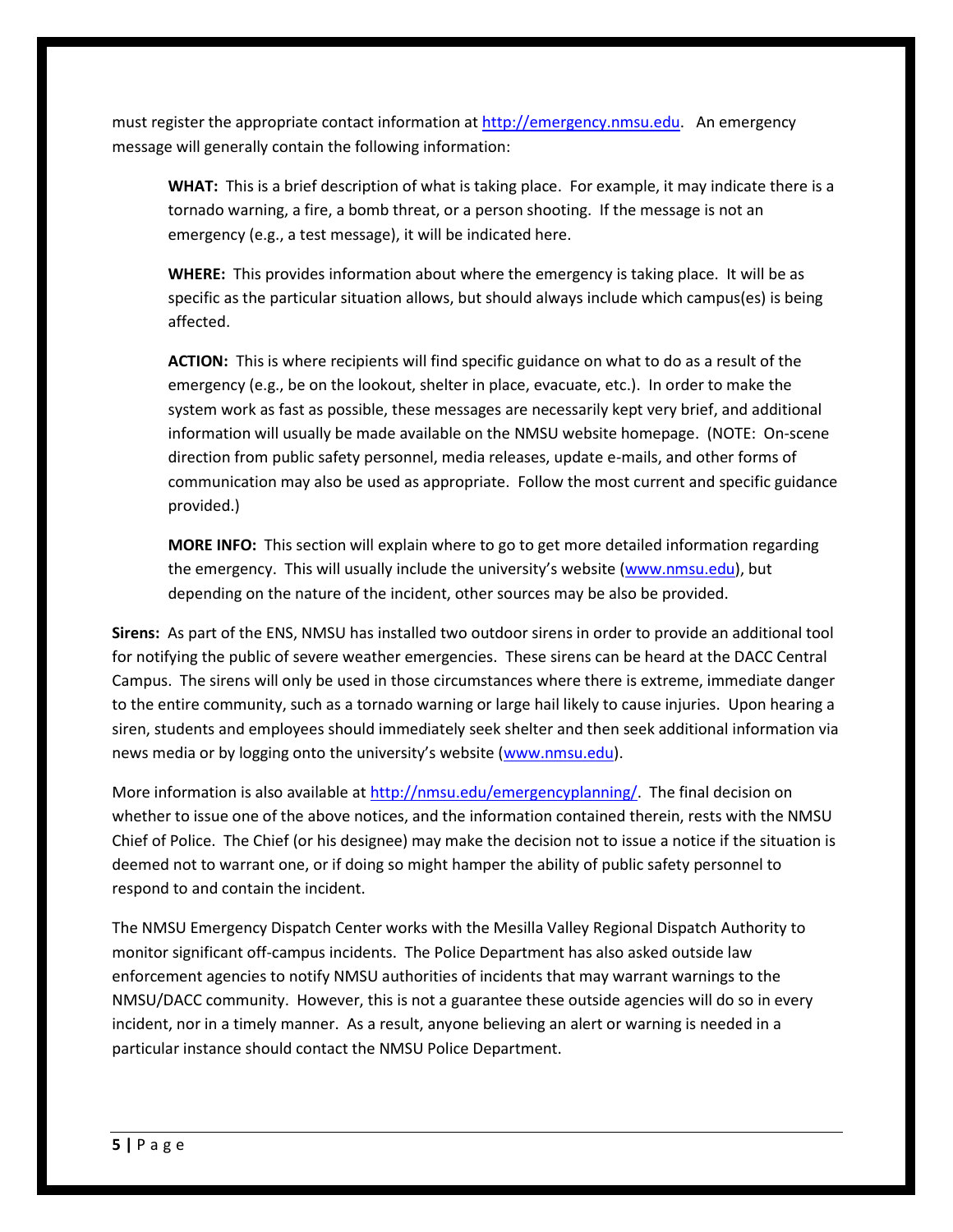#### **EMERGENCY ACTIONS**

If you are involved in a dangerous or life-threatening emergency, take the following steps immediately:

- Get to a safe place as quickly as possible. Generally, the further you can get away from the scene, the safer you will likely be.
- Report the emergency by calling 911. Say, "This is an **EMERGENCY**", give your **LOCATION**, and briefly tell **WHAT** is happening.
- Notify others of the danger so they can also stay away.
- Monitor the situation to see if it gets worse or if circumstances (like wind direction) change. Notify the emergency services dispatcher (911 operators) of the changes.

All students and employees are also encouraged to prepare in advance for emergencies, whether from natural disasters (such as floods, tornados, earthquakes, extreme heat, lightning, disease outbreak, etc.) or manmade incidents (including traffic crashes, hazardous chemical releases, downed electrical lines, criminal activity, terrorism, arson, etc.). The NMSU Police Department has prepared a "Quick Flip Guide to Emergencies" that can be downloaded from the internet ([www.nmsupolice.com\)](http://www.nmsupolice.com/) and assembled. It is a good starting point for both incident specific guidelines, as well as general guidelines. Additional information is also available through the Environmental Health and Safety Office website at <http://www.nmsu.edu/~safety/>. Under the "Emergency Management" tab on the left is a wealth of information, including the NMSU All Hazards Emergency Operations Plan, communicable disease outbreak guidelines, laboratory safety, and links to a number of other agencies.

NMSU/DACC conducts fire and evacuation drills in randomly selected buildings each fall semester. However, students and employees should not rely on these being the only times they think about emergency evacuations. Anytime a person enters a building, they should also look to see what other avenues of emergency escape exist, whether through additional doors, designated fire exits, or even windows. Students and employees should also know where the designated escape routes and exits are in those buildings they live and/or work in, as well as any potential specific challenges (such as stairs might present for a person in a wheelchair). Newer buildings on campus also have designated "safe haven" areas where a person may call for assistance and wait for fire personnel. However, these areas are not a guarantee, and the person should continually evaluate the conditions and decide whether or not it is still safe to remain in that area.

#### **MISSING PERSON REPORTS**

Any report of a missing person is immediately investigated by the NMSU Police Department. There is no 24-hour waiting period, and attempts to locate the person will include contacting surrounding law enforcement agencies, notifying the missing person's designated contact(s), notifying parents or guardians if the missing person is less than 18 years of age, contacting known family members and friends, and posting of bulletins and news releases. In addition, the Police Department will notify appropriate university officials that a person is missing.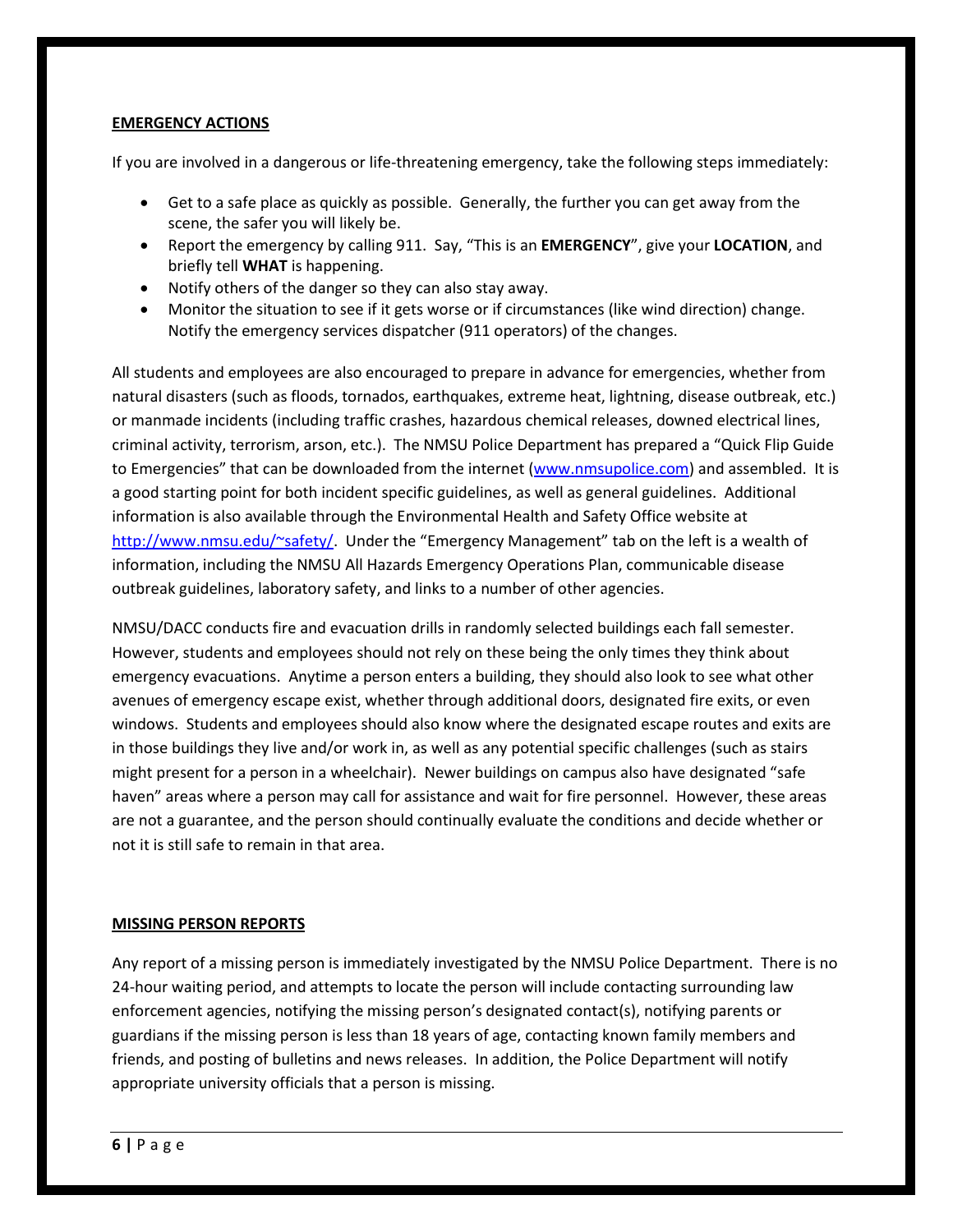When students enroll at NMSU/DACC, they are asked to provide Emergency Contact Information, and this confidential information is used by the Police Department in contacting family and/or friends. One or more of these people may be designated as a person to contact solely for purposes of trying to find a student should they be missing. The same person, or others, may also be designated for contact in other emergencies involving the student. All students are strongly encouraged to designate and provide the names and contact information of the people they would like contacted under these circumstances. This may be done at the websit[e http://emergency.nmsu.edu.](http://emergency.nmsu.edu/) For any student who is a minor (under the age of 18) and has not been emancipated by a court, police officials are required to notify his/her parent(s) or guardian(s), in addition to any emergency contacts listed by the student.

Any university employee who, through the course of their employment, is informed that a person is missing from campus is required to immediately notify the NMSU Police Department and DACC Security. If there is information an abduction has just taken place, the employee should call 911. Otherwise, the person should call 575-646-3311 and provide the information to the emergency services dispatcher. A police officer will then be dispatched to meet and gather additional information.

### **SAFETY PROGRAMS**

There are numerous programs available to DACC addressing crime prevention and public education programs. These programs include:

- **Personal Self Defense and Fight Like A Girl:** learn and practice techniques that can help stop an attack in these programs
- **Pepper Spray:** learn to use pepper sprays for self defense
- **Active Shooter Response:** learn what to do if caught in an active shooter/killer incident
- **Operation Identification:** check out an engraver and learn how to mark and log down your valuable property
- **Traffic Safety Issues:** refresher on the rules of the road and how to avoid problems
- **Rape Awareness & Prevention:** learn about stranger, date, and acquaintance rape, and some ways to avoid situations common to rapes
- **Alcohol & Drug Awareness:** learn the effects of alcohol and drugs on the body, and the dangers they can pose
- **Dealing with Difficult People and Violence in the Workplace:** learn about the causes of workplace violence and how to reduce its likelihood
- **Emergency Preparedness and Community Emergency Response Team (CERT):** learn how to prepare for emergencies, help yourself, and help others
- **First Aid & CPR:** learn how to treat medical emergencies until help arrives
- **RAD Kids:** a safety program for young children

Programs are scheduled at the request of any on-campus and most off-campus groups or organizations. In addition, the NMSU Police Department works with others on campus (such as the Department of Housing and Residence Life) to design specific public education programs for the needs of each area. The NMSU Police Department also teaches segments of academic courses at the request of instructors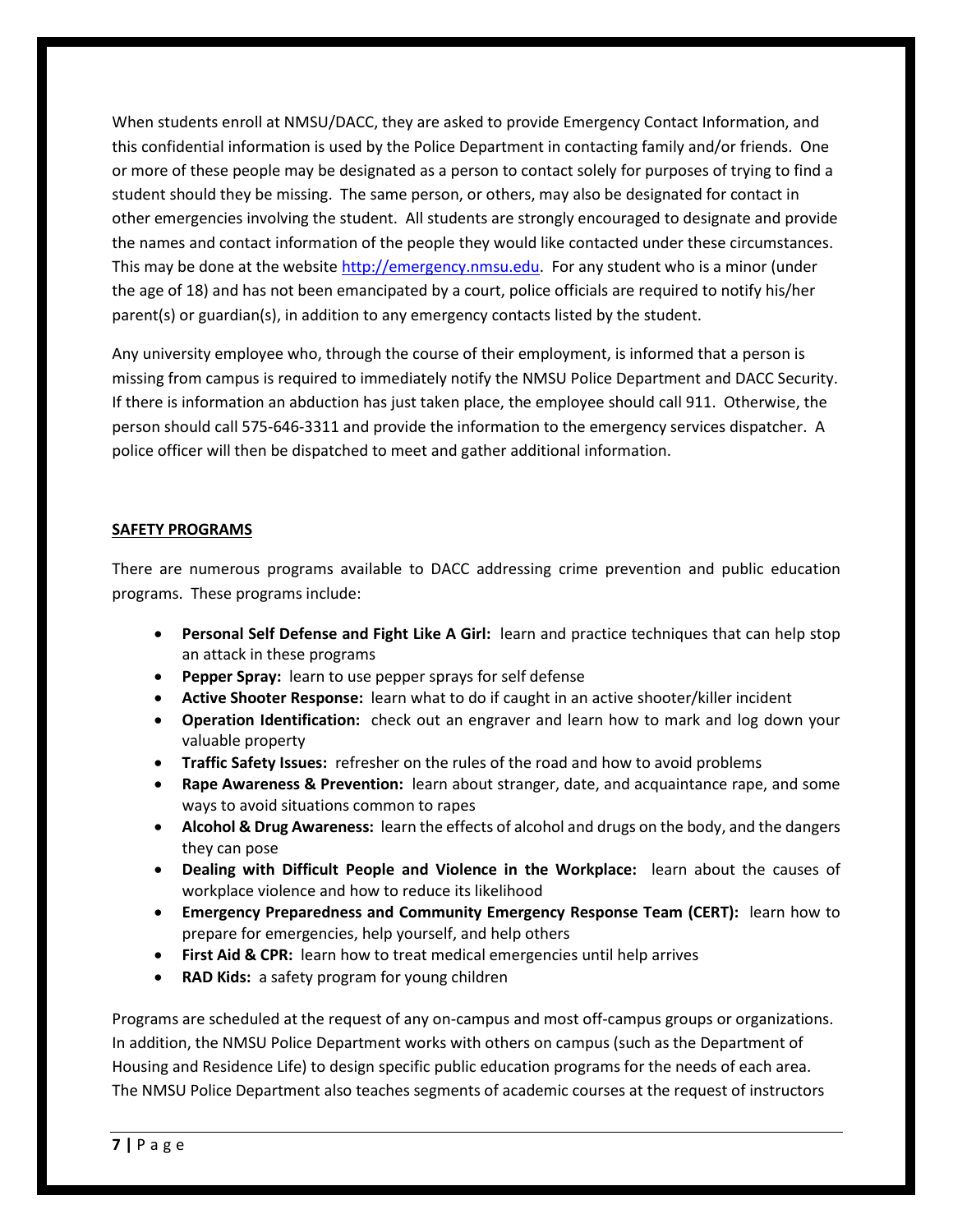and faculty. Courses are tailored for each audience, and range in length from 15 minutes to 8 hours. Further information, including a list of currently scheduled courses, how to request a course, descriptions of the courses, or discussion of specific needs is available by contacting the NMSU Police Department at 646-3311. Additional information regarding safety can also be found at [www.nmsupolice.com](http://www.nmsupolice.com/) an[d safety.nmsu.edu.](http://www.safety.nmsu.edu/)

#### **TIPS TO PREVENT CRIME**

The following are some things each person can do to reduce chances of becoming a victim of a crime:

- $\mathbf{r}$ Mark or engrave all valuables (including textbooks), and keep a record of these in a safe place. Include their make, model, and serial numbers whenever possible.
- Register your bicycle with the NMSU Police Department (if attending class at Central Campus)  $\mathbf{B}$ and always secure it to a bike rack on campus with a quality lock.
- Lock the doors and windows to your vehicle every time you leave. Do not leave valuables œ where they can be easily seen by someone passing by, even if it is just for a few minutes.
- Always be aware of your surroundings and of any strangers near you. If someone is acting  $\mathbf{r}$ suspiciously, move away toward large groups and well lit areas.
- $\mathbf{r}$ Don't leave valuables unattended in unlocked lockers, study areas, or classrooms.
- $\mathbf{B}$ Alcohol and drug use can reduce your ability to recognize a dangerous situation and your ability to defend yourself. If you are going to drink alcohol, do it legally, responsibly, in a safe place, and with people you can trust.

In addition to the tips above, additional information can be found on the NMSU Police Department website [\(www.nmsupolice.com\)](http://www.nmsupolice.com/), or by contacting the Crime Prevention Office at 646-3311.

# **IF YOU ARE THE VICTIM OF A CRIME . . .**

If you are the victim of a crime while at NMSU/DACC, or experience a fire or medical emergency, report it immediately to the Police Department. For all types of emergency, call 911. For non-emergencies, call the numbers listed previously. DACC Security should also be called when possible to provide assistance. When you call, give your name, the location you are calling from, a brief description of what occurred, and whether the person who committed the crime is still in the area. Prompt reporting and specific information will increase the chances of solving your case. A police officer will be dispatched to meet with you and obtain all of the necessary information. If evidence from the crime is still intact, please do not move or destroy it. This is especially important in sexual assault cases. Showering, changing clothes, or grooming can destroy vital evidence.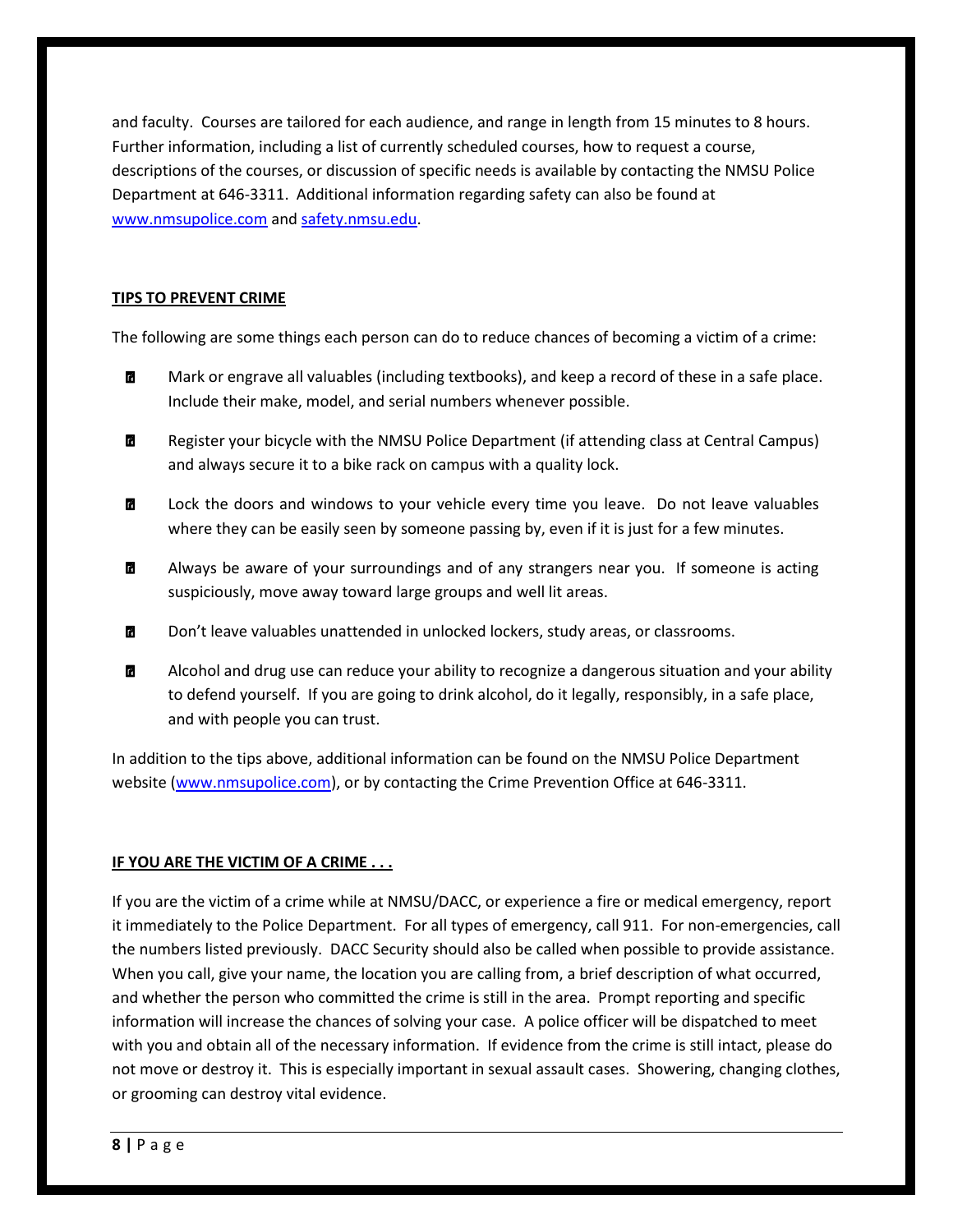Many students worry about reporting crimes to the police because they do not want to testify in a trial. Victims are nevertheless encouraged to at least contact the NMSU Police Department and/or DACC Security so they can be made aware of other services (counseling services, medical treatment, etc.) that might lessen the trauma of the incident. If the victim does not wish to pursue criminal charges, their wishes will be respected.

All Students who are victims of crimes may also pursue recourse through the NMSU Student Judicial System. While this is not a substitute for the criminal justice system, it affords students the opportunity to have their side heard in a less formal environment. If an accused student is found to have violated the Student Code of Conduct by engaging in forcible or non-forcible sex offenses, he or she may be subject to disciplinary action. The level of disciplinary action administered depends on the specific circumstances of the case, but can range from warnings and attendance at mandatory programs up to and including expulsion from NMSU/DACC. Both the victim and accused will be afforded the same opportunities within the student judicial process, including the ability to have others present during disciplinary proceedings, and both shall be informed of the outcome of any campus disciplinary proceedings alleging sexual assault. Students interested in this course of action may call the DACC Student Services Office at 575-527-7531, the DACC office responsible for upholding the Student Code of Conduct. As always, students may also contact the Police Department for assistance and guidance.

Any DACC official who is approached by a person who has been the victim of a sexual assault or other crime on the DACC campus are required to assist the person in notifying the police department.

#### **SEXUAL ASSAULT**

The issue of sexual assault and other sexual misconduct is at the forefront of universities nationwide. NMSU/DACC specifically prohibits sexual misconduct and will assist victims in seeking counseling (available through the Counseling Center or several off-campus organizations), obtaining medical treatment (available through the Student Health Center and local hospitals), making academic changes, and in any other way possible, including criminal prosecution through the District Attorney's Office (if the victim so desires). Students, faculty and staff, and visitors are reminded that they can contact the NMSU Police Department and DACC Security for assistance at any time, and do not have to file an official police report in order to be helped. If a report is filed with the NMSU Police Department, it will be fully investigated with the findings being referred to the District Attorney's Office for prosecutorial decisions.

A registry of convicted sex offenders is maintained by the State of New Mexico, and is available on-line a[t http://www.nmsexoffender.dps.state.nm.us.](http://www.nmsexoffender.dps.state.nm.us/)

In addition to other legal requirements, any convicted sex offender who is a student or employee of NMSU is required to register with the NMSU Police Department, as well as make notification to either the Registrar's Office (if a student) or the department head of their employing department (if an employee), or both (if both a student and an employee).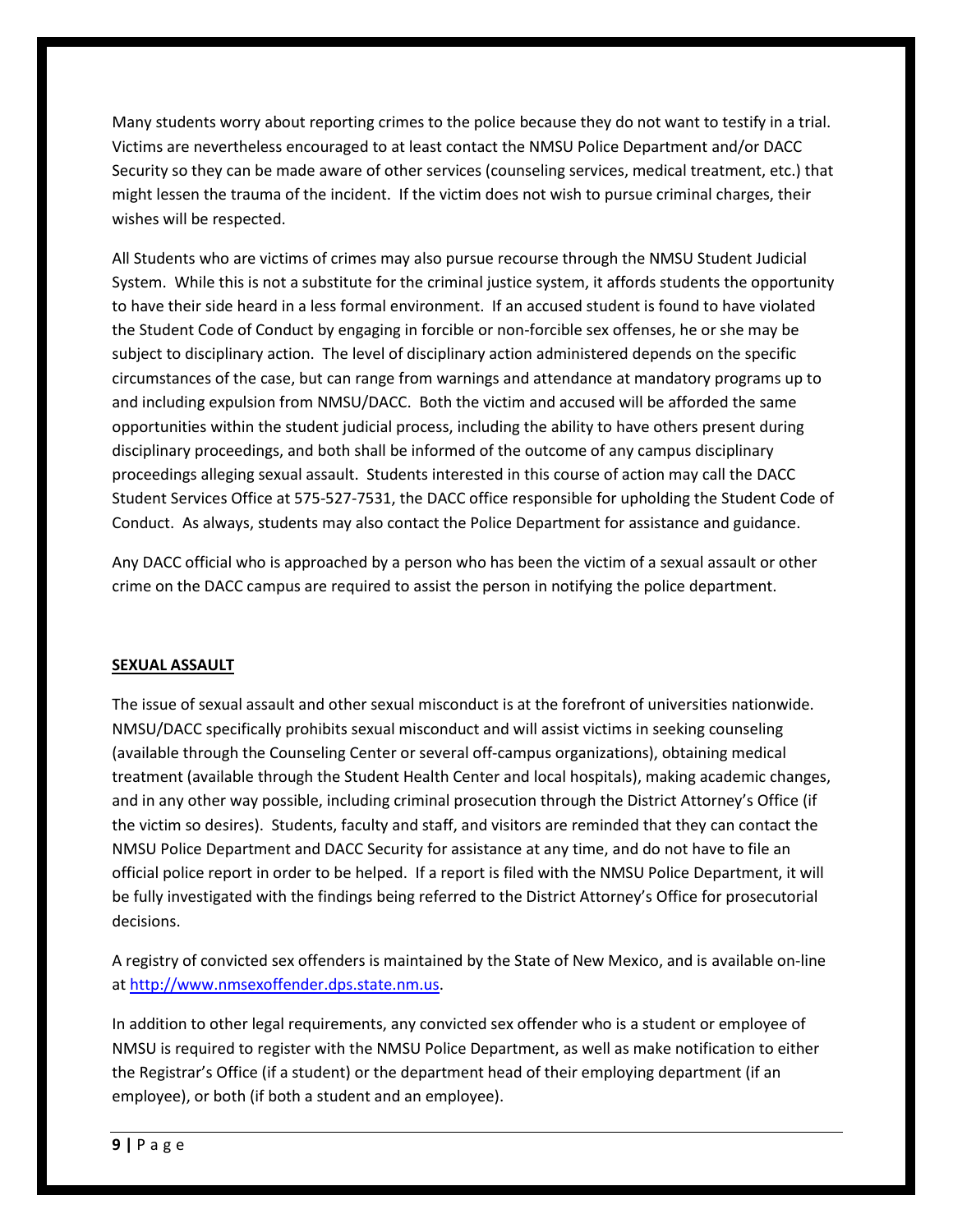#### **DRUGS AND ALCOHOL**

Use of alcohol is a concern with many high school and college students. Alcohol is strictly prohibited for those below 21, and abuse of alcohol by anyone (to include use in unauthorized areas) is prohibited. DACC Security will refer violations to the NMSU Police Department and local law enforcement for these offenses. Anyone selling or giving alcohol to a minor is guilty of a  $4<sup>th</sup>$  degree felony in New Mexico. The Student Services Office will also charge students who violate university policies and state laws, with penalties ranging from mandatory education programs up to and including expulsion from NMSU/DACC.

In addition to alcohol, illegal drug abuse (to include prescription drug abuse) is a concern on college campuses. Possession, sale, or use of any prohibited substance may result in criminal charges and administrative sanctions, up to and including expulsion from NMSU/DACC. Violations of federal and state controlled substance laws are investigated by the NMSU Police Department/local law enforcement and referred for prosecution. The Police Department also participates in a regional task force with the US Drug Enforcement Agency to address controlled substance violations.

For those wanting to know more about the effects of alcohol and drugs, as well as issues like sexual assault, the WAVE (Wellness, Alcohol, and Violence Education) peer educator program is available to offer assistance. Counseling services are also available for those with substance abuse problems, and there are flyers and other information regarding drug and alcohol abuse available through a variety of locations on campus. Also, there are several academic courses related to drugs and alcohol offered each semester for those wanting to gain in-depth knowledge while also earning college credits. These courses can also be a great start for those wanting to pursue careers helping others with substance abuse problems.

#### **OTHER SERVICES AVAILABLE**

New Mexico State University offers counseling services free of charge to students at the NMSU Counseling Center. The NMSU Counseling Center staff is comprised of well-trained professionals and can help students with a wide range of problems. Students interested should call the NMSU Counseling Center at 646-2731. DACC students can also contact the DACC Counseling Center at 575-527-7648.

Students seeking counseling services off campus may obtain a list of the services available and their phone numbers by calling DACC Security or our Counseling Center. They can put students in touch with the La Piñon Rape Crisis Center, La Casa Shelter, Doña Ana Victims' Assistance, the Southwest Counseling Center, and numerous other public and private counseling services. Many of these are free of charge or are offered on a sliding fee scale.

For education about sexual assault and misconduct, policy development, and victims' assistance issues, NMSU and DACC work specifically toward the goal of reducing the incidence of sexual crimes and providing better services for those victimized. Special assistance for victims in changing academic arrangements is available through the DACC Student Services Office.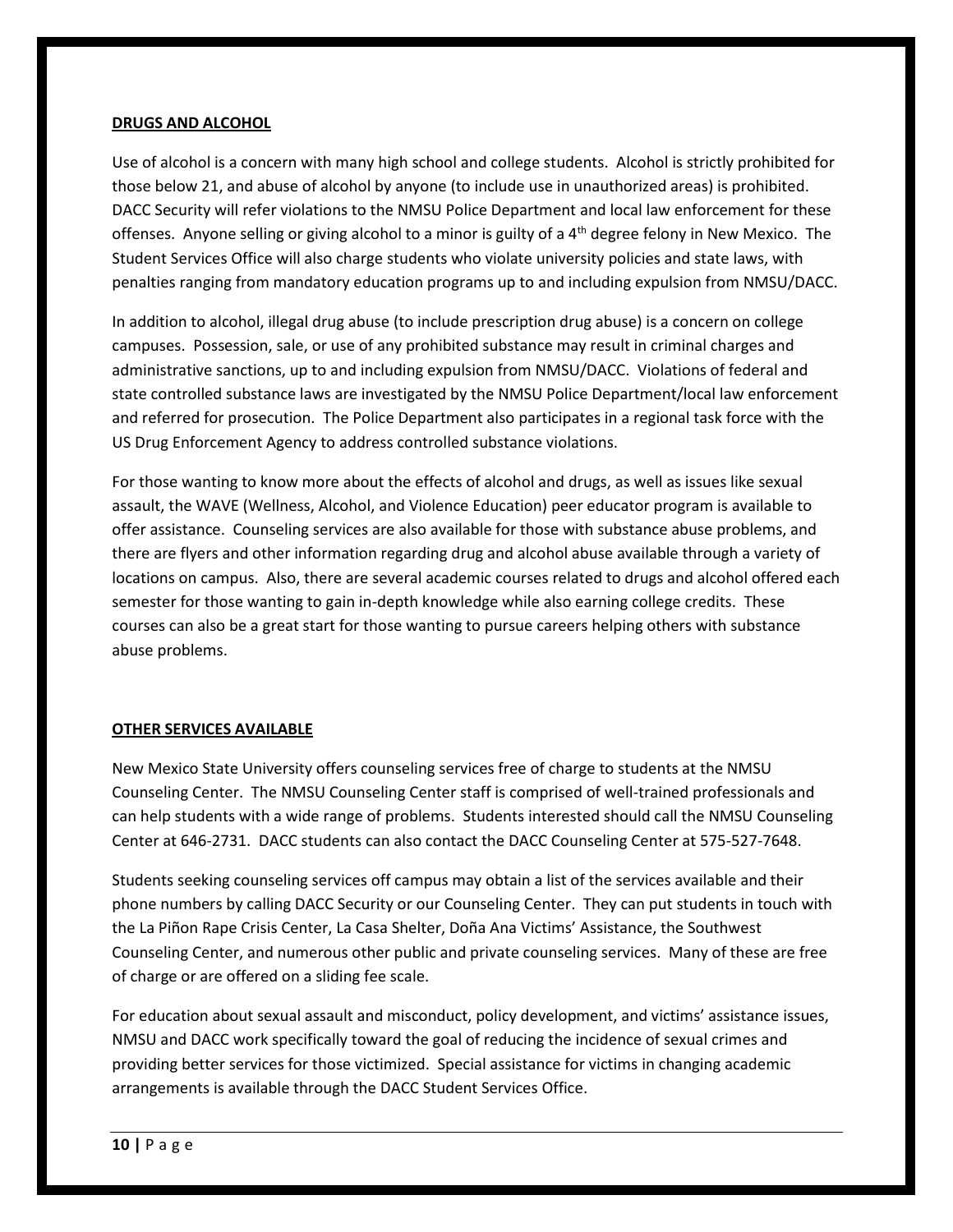Additional services exist throughout the community to deal with special problems. Students may contact DACC Security with their needs for referral to the appropriate people or organizations.

### **CRIME STATISTICS**

The NMSU Board of Regents, the NMSU/DACC administration, the NMSU Police Department and DACC Security strongly discourage any conduct that is illegal or that violates the rights of another individual. This specifically includes laws concerning possession, use, and sale of alcohol and illegal drugs. NMSU/DACC may take both administrative (student judicial and/or personnel) and criminal action against individuals and organizations found to be violating federal, state or university laws or policies regarding alcohol or drugs. Various drug or alcohol abuse education programs are sponsored by NMSU's Police Department, the Vice President for Student Affairs Office, and the Human Resources Office. The NMSU Police Department along with local law enforcement will make every effort to assist victims of crimes and to prosecute those responsible. The complete NMSU/DACC policies on alcohol use, drug use, prohibited activities, restrictive access, and crime can also be found at [http://nmsu.edu/manual/policies-and-procedures.html.](http://nmsu.edu/manual/policies-and-procedures.html)

The NMSU Police Department is responsible for the investigation of all crimes that take place on university premises, which includes the filing of appropriate police reports and filing of annual reports and statistics. However, other agencies have concurrent jurisdiction in many cases. The NMSU Police Department takes efforts to encourage any other agency taking a report to notify the university so the incident can be reflected in the annual crime reports. While there has been a history of excellent cooperation and data sharing among local law enforcement agencies in Doña Ana County, the cooperation from federal agencies in sharing this type of data is not as strong, due in large part to secrecy requirements by those agencies. However, as these agencies generally do not investigate crimes reported herein, this data is believed to be complete.

Statistics on the following crimes and offenses are reported in the annual security report:

**Criminal Homicide**: Murder, non-negligent, and negligent manslaughter. Murder/non-negligent manslaughter is the willful (non-negligent) killing of one human being by another. Negligent manslaughter is the killing of another person through gross negligence.

**Sex Offenses, Forcible or Non-forcible**: A forcible sex offense is any sexual act directed against another person, forcibly and/or against that person's will; or not forcibly or against that person's will where the victim is incapable of giving consent. Non-forcible sex offenses are acts of unlawful, non-forcible sexual intercourse.

**Robbery**: The taking, or attempting to take anything of value from the care, custody or control of a person or persons by force or threat of force or violence and/or by putting the victim in fear.

**Aggravated Assault**: The unlawful attack by one person upon another for the purpose of inflicting severe or aggravated bodily injury. This offense is usually accompanied by the use of a weapon or by means likely to produce death or great bodily harm.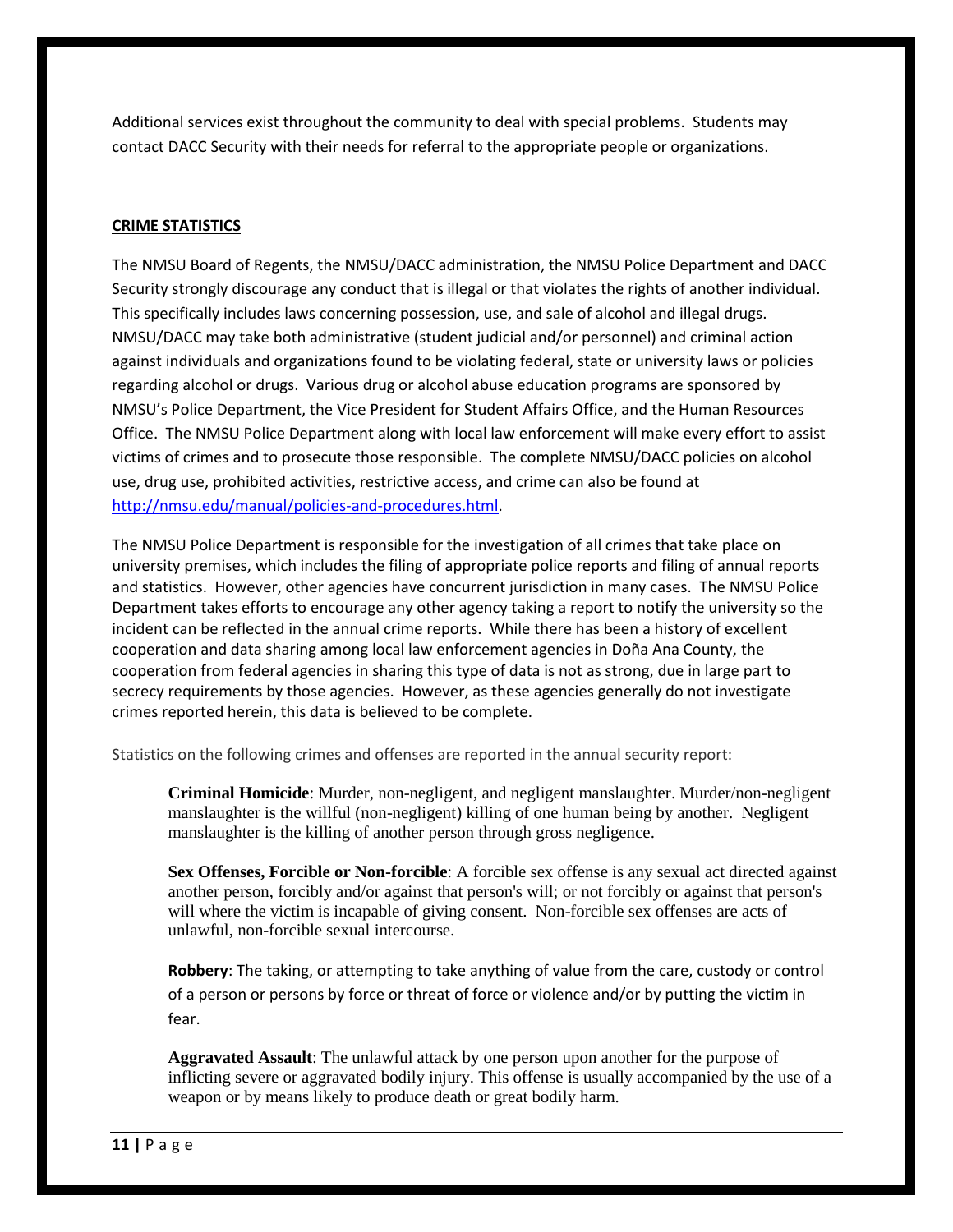**Burglary**: The unlawful entry of a structure with the intent to commit a felony or theft.

**Arson**: Willful or malicious burning or attempt to burn with or without intent to defraud a dwelling house, public building, motor vehicle or aircraft, or personal property of another, etc.

**Motor Vehicle Theft**: The theft or attempted theft of a motor vehicle. There are three classes of motor vehicles: (1) autos, (2) trucks and buses, (3) and other vehicles.

#### **On-campus Arrests for Alcohol, Drug and Illegal Weapon Violations**

**The number of students referred for Campus Disciplinary Actions for alcohol, drug or illegal weapon violations.** (If included in the report as an arrest, a referral does not need to be reported under this category.) These statistics are persons referred for disciplinary proceedings in the Dean of Students Office or Residence Life & Student Housing.

**Hate Crimes falling into the above list, involving bodily injury, or reported to the campus security office or local police.** (Hate crimes are reported by category of prejudice: race, gender, religion, sexual orientation, ethnicity or disability.) Note that the federal HEOA of 2008 modified (effective August 14, 2008) the list of hate crimes that must be reported to include the following crimes: larceny, theft, simple assault, intimidation, and property destruction, damage or vandalism. (20 USC 1092 (f)(1)(F)(ii)).

# **Definitions of Clery Act Locations (General)**

**"On-Campus"** is defined as any building or property owned or controlled by an institution within the same reasonably contiguous geographic area and used by the institution in direct support of, or in a manner related to, the institution's educational purposes, including residence halls. This also includes any building or property that is within or reasonably contiguous to the geographic area that is owned by the institution but controlled by another person, is frequently used by students, and supports institutional purposes (such as a food or other retail vendor).

**"Dorms/Residential Facilities"** for students on campus is a **subset** of the **"On-Campus"** category. \*\* Crimes reported in the Residential Facilities column are also included in the On-Campus Category.

**"Non-Campus"** is defined as any building or property owned or controlled by an institution that is used in direct support of, or in relation to, the institution's educational purposes, is frequently used by students, and is not within the same reasonably contiguous geographic area of the institution. This also includes any building or property owned or controlled by a student organization that is officially recognized by the institution.

**"Public Property"** is defined as all public property, including thoroughfares, streets, sidewalks, and parking facilities, that is within the campus, or immediately adjacent to and accessible from the campus.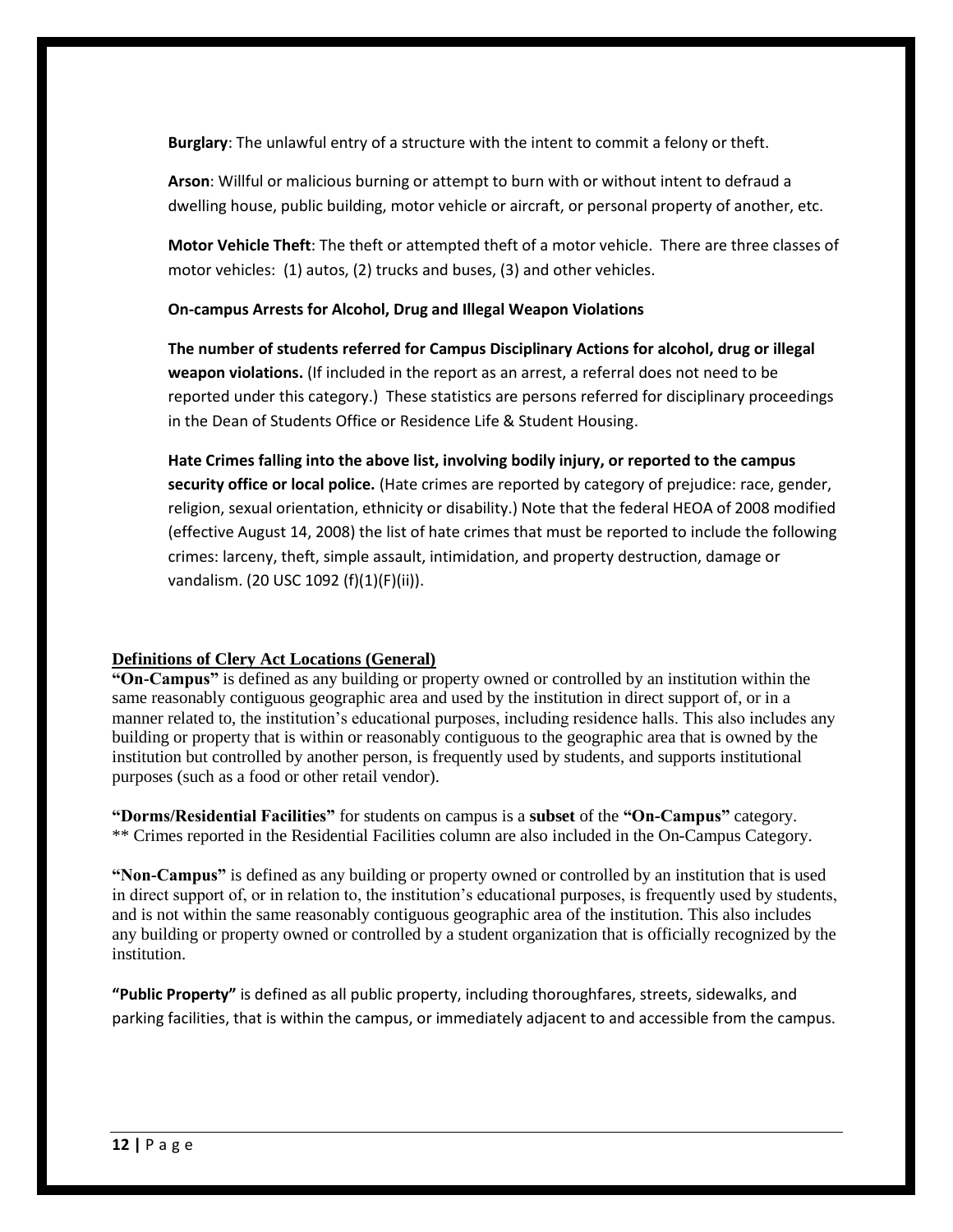# **The previous 3 years of crime statistics:**

| <b>Offense</b>                       | Year | <b>On-Campus</b><br><b>Property</b> | <b>Public</b><br><b>Property</b> |
|--------------------------------------|------|-------------------------------------|----------------------------------|
| Murder/Non-                          | 2012 | 0                                   | 0                                |
| <b>Negligent</b>                     | 2011 | $\Omega$                            | 0                                |
| Manslaughter                         | 2010 | $\Omega$                            | $\mathbf 0$                      |
| <b>Negligent</b>                     | 2012 | $\Omega$                            | $\Omega$                         |
| Manslaughter                         | 2011 | $\Omega$                            | 0                                |
|                                      | 2010 | 0                                   | 0                                |
| Sex Offenses,                        | 2012 | $\mathbf 0$                         | 0                                |
| <b>Forcible</b>                      | 2011 | $\overline{0}$                      | $\Omega$                         |
|                                      | 2010 | $\Omega$                            | $\Omega$                         |
|                                      | 2012 | 0                                   | $\Omega$                         |
| Sex Offenses,<br><b>Non-Forcible</b> | 2011 | $\Omega$                            | $\mathbf 0$                      |
|                                      | 2010 | 0                                   | 0                                |
| <b>Robbery</b>                       | 2012 | 0                                   | 0                                |
|                                      | 2011 | 0                                   | 0                                |
|                                      | 2010 | $\overline{0}$                      | $\Omega$                         |
| Aggravated<br><b>Assault</b>         | 2012 | 0                                   | 0                                |
|                                      | 2011 | $\overline{0}$                      | $\overline{0}$                   |
|                                      | 2010 | 0                                   | 0                                |
|                                      | 2012 | $\Omega$                            | $\mathbf 0$                      |
| <b>Burglary</b>                      | 2011 | $\Omega$                            | 0                                |
|                                      | 2010 | $\mathbf 0$                         | $\mathbf 0$                      |
| <b>Motor Vehicle</b>                 | 2012 | 0                                   | 0                                |
| <b>Theft</b>                         | 2011 | 0                                   | $\mathbf 0$                      |
|                                      | 2010 | 0                                   | 0                                |
|                                      | 2012 | $\overline{0}$                      | $\overline{0}$                   |
| Arson                                | 2011 | $\overline{0}$                      | 0                                |
|                                      | 2010 | $\overline{0}$                      | 0                                |

All Dona Ana Community College Campuses (DACC Central Campus is covered in NMSU report)

Hate Crimes 2012: 0

Hate Crimes 2011: 0

Hate Crimes 2010: 0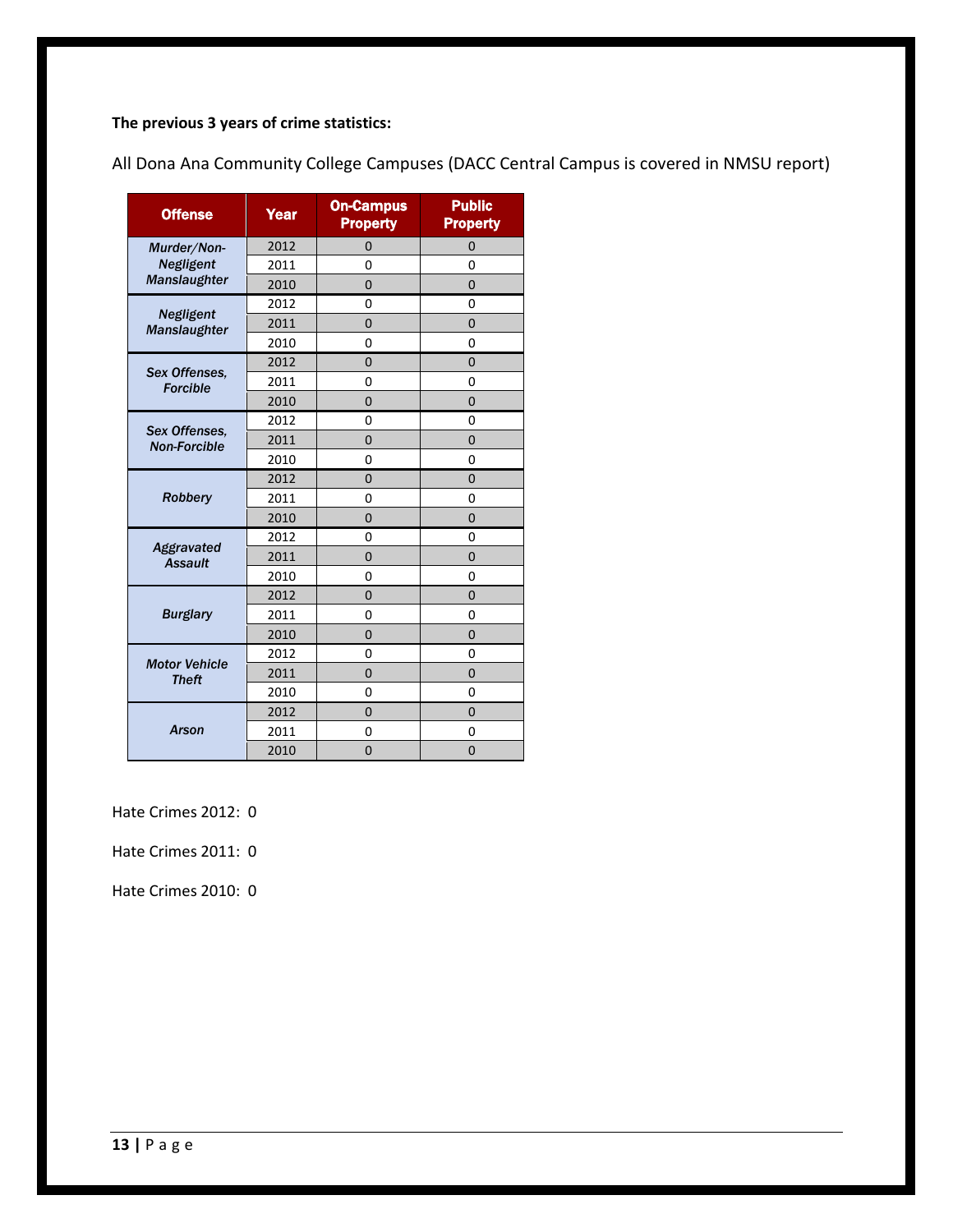All Dona Ana Community College Campuses (DACC Central Campus is covered in NMSU report)

| <b>ARRESTS</b>                         | Year | <b>On-Campus</b><br><b>Property</b> | <b>Public</b><br><b>Property</b> |
|----------------------------------------|------|-------------------------------------|----------------------------------|
| Weapons:                               | 2012 |                                     |                                  |
| Carrying,                              | 2011 | n                                   |                                  |
| Possession, Etc.                       | 2010 |                                     |                                  |
| <b>Drug Abuse</b><br><b>Violations</b> | 2012 |                                     |                                  |
|                                        | 2011 |                                     |                                  |
|                                        | 2010 |                                     |                                  |
| <b>Liquor Law</b><br><b>Violations</b> | 2012 |                                     |                                  |
|                                        | 2011 |                                     |                                  |
|                                        | 2010 |                                     |                                  |

| <b>*Referrals</b>                 | Year | <b>On-Campus</b><br><b>Property</b> | <b>Public</b><br><b>Property</b> |
|-----------------------------------|------|-------------------------------------|----------------------------------|
| * Weapons:                        | 2012 |                                     |                                  |
| Carrying.                         | 2011 |                                     |                                  |
| Possession, Etc.                  | 2010 |                                     |                                  |
| * Drug Abuse<br><b>Violations</b> | 2012 |                                     |                                  |
|                                   | 2011 |                                     |                                  |
|                                   | 2010 |                                     |                                  |
| * Liquor Law<br><b>Violations</b> | 2012 |                                     |                                  |
|                                   | 2011 |                                     |                                  |
|                                   | 2010 |                                     |                                  |

# **CRIME BLOTTER AND INCIDENT REPORTS**

The DACC Security Department has always believed in openness in its records. The records can be viewed during normal business hours (M-F, 8 – 5) at the Technical Studies Building, Room 153. These should not be considered official police reports for purposes of insurance or prosecution. Additionally, crime data is posted on line at **DACC Daily Crime Log** 

#### **OFF-CAMPUS CRIME**

Crime occurring off campus involving students or chartered NMSU organizations is reported to and handled by a variety of agencies, including the Las Cruces Police Department, the Doña Ana County Sheriff's Department, or other local, state, or federal law enforcement agencies having jurisdiction. While the NMSU Police Department assists other agencies when asked pursuant to mutual aid agreements, the reporting and tracking of crime is done by the agency of primary jurisdiction. The university does not routinely monitor nor track incidents that are on private property or public property not owned by NMSU. Anyone wanting specific information on off-campus crime should contact the appropriate agency(s). See the Phone Number Reference Guide on the last page of this report for contact information.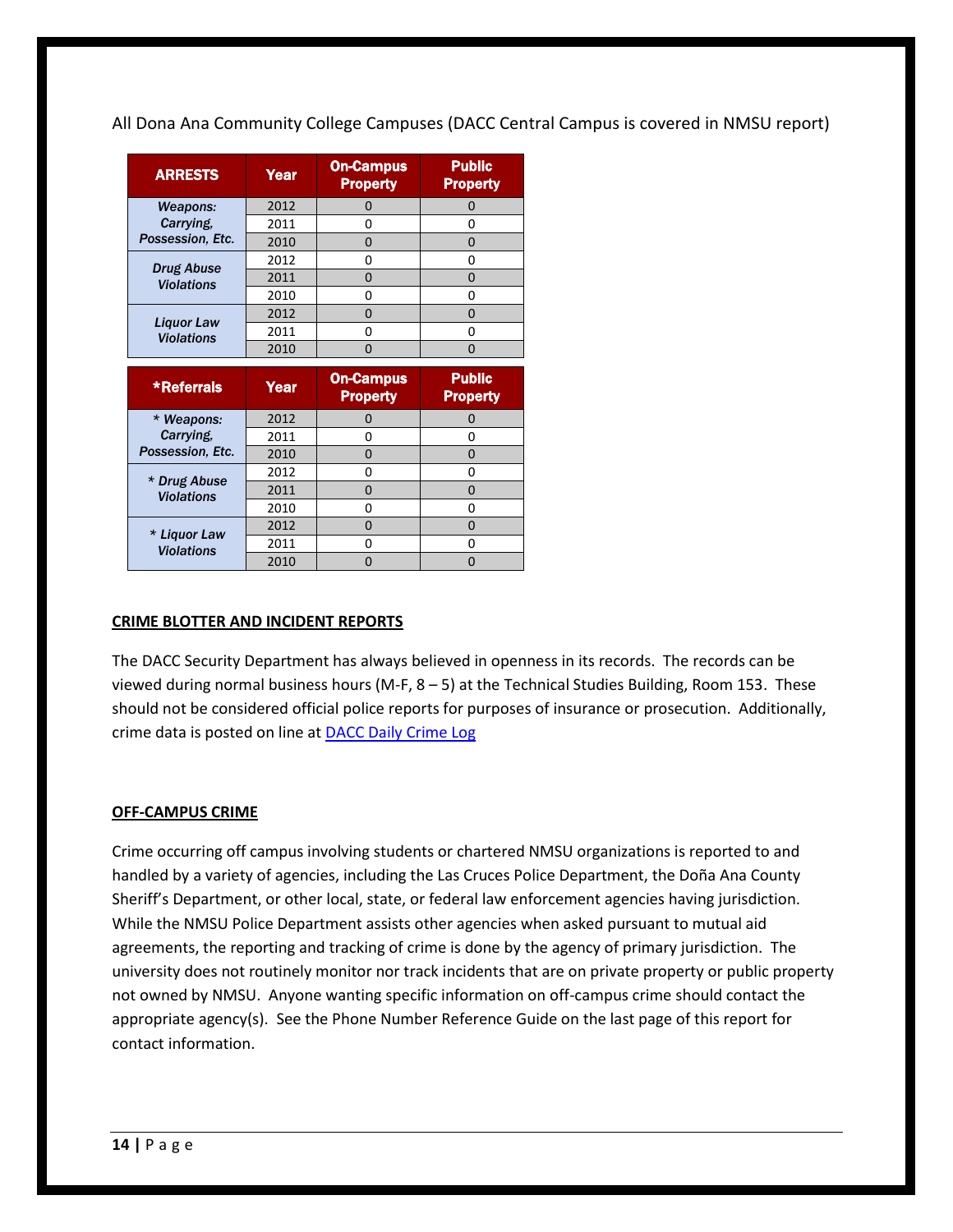#### **WE NEED YOUR HELP – REPORT CRIME!**

Please help us in deterring crime on our campus by promptly calling the Police Department at 646-3311 or 911 (in case of emergencies) to report suspicious activity, safety problems, or crimes. In accordance with state law, the NMSU Police Department cannot accept anonymous reports, and must disclose certain information to prosecutors and defense counsel. However, it will take steps in sensitive cases to keep personal information confidential to the extent possible. This includes cases of sexual assault, as well as cases where there is a concern of possible retaliation. The NMSU Police Department also encourages 3<sup>rd</sup> party reports from non-NMSU counselors, pastors, and other mental health practitioners.

#### **RESPONSIBILITY FOR POLICY MONITORING AND ENFORCEMENT**

The university has assigned responsibility for monitoring the above policies to the Police Department. If violations of policy are found to have occurred, the violations are referred to the President's Office for enforcement.